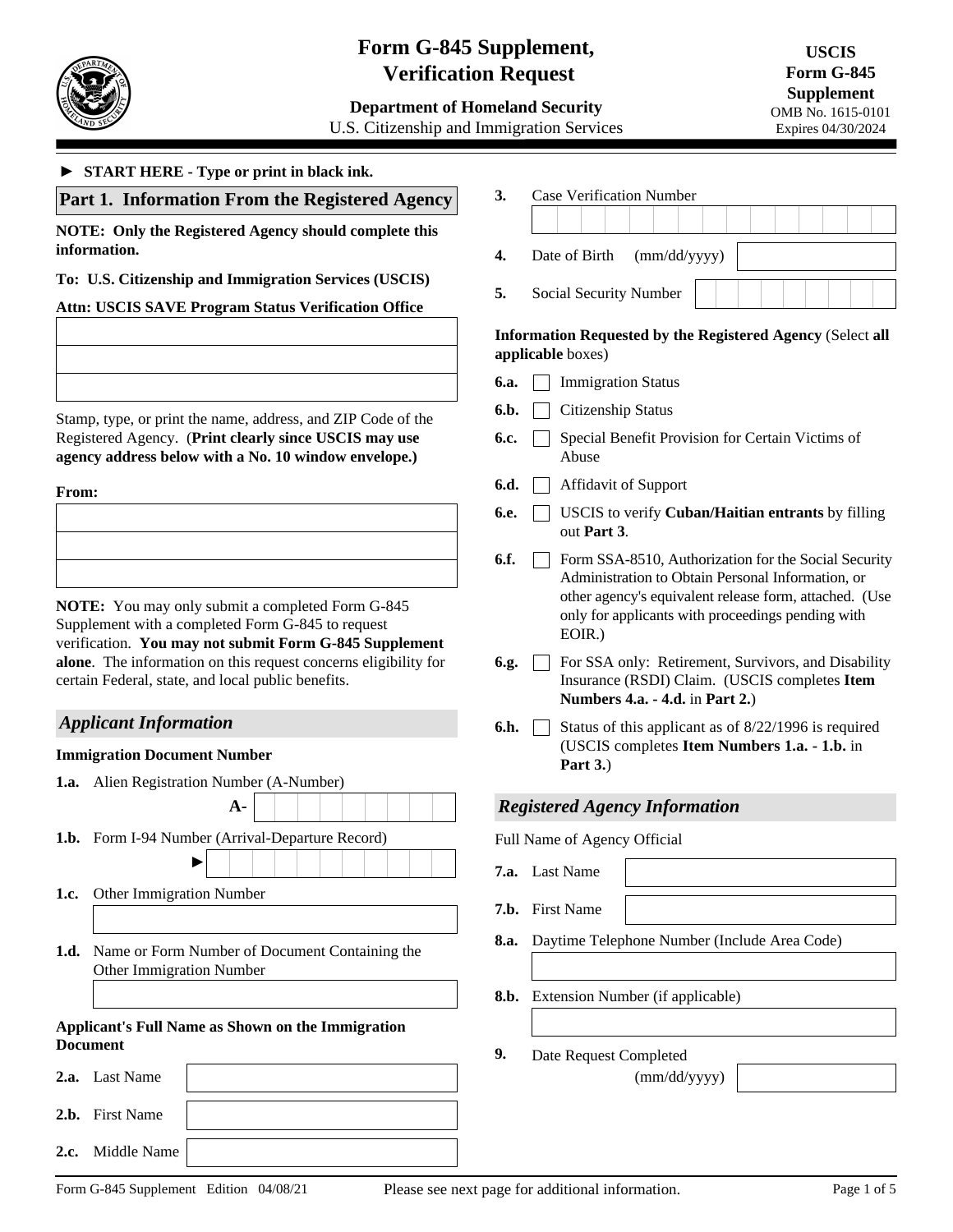| Part 1. Information From the Registered Agency<br>(continued) | Part 2. USCIS Responses                                                                                                                                                                                                                                                                                                                                                                      |
|---------------------------------------------------------------|----------------------------------------------------------------------------------------------------------------------------------------------------------------------------------------------------------------------------------------------------------------------------------------------------------------------------------------------------------------------------------------------|
| <b>Additional Information</b>                                 | NOTE: Only USCIS should complete this information,<br>unless otherwise indicated.                                                                                                                                                                                                                                                                                                            |
| Registered Agency Comments (if any)<br>10.                    | Upon review of these documents, information submitted, and<br>our records, we find the following for the applicant:                                                                                                                                                                                                                                                                          |
|                                                               | <b>Current Immigration Status (Select all applicable boxes)</b>                                                                                                                                                                                                                                                                                                                              |
|                                                               | Lawful Permanent Resident (LPR) of the United<br>1.a.<br>States. (The Registered Agency must select only one<br>date necessary to make their benefit determination.)                                                                                                                                                                                                                         |
|                                                               | <b>Effective Date of LPR Status/Rollback</b>                                                                                                                                                                                                                                                                                                                                                 |
|                                                               | (mm/dd/yyyy)                                                                                                                                                                                                                                                                                                                                                                                 |
|                                                               | Date Adjustment to LPR Approved                                                                                                                                                                                                                                                                                                                                                              |
|                                                               | (mm/dd/yyyy)                                                                                                                                                                                                                                                                                                                                                                                 |
|                                                               | <b>PRIOR STATUS:</b> If the applicant adjusted to LPR in the past<br>7 years from a status listed below in Item Numbers 1.b., 1.c.,<br>1.d., 1.g., 1.h., 1.i., or 1.j., select the appropriate prior status and<br>provide dates and class of admission where indicated.<br>Refugee admitted to the United States under section<br>1.b.<br>207 of the Immigration and Nationality Act (INA). |
|                                                               | Date of Admission as a Refugee                                                                                                                                                                                                                                                                                                                                                               |
|                                                               | (mm/dd/yyyy)                                                                                                                                                                                                                                                                                                                                                                                 |
|                                                               | Asylee under section 208 of the INA.<br>1.c.                                                                                                                                                                                                                                                                                                                                                 |
|                                                               | Date Asylum Granted                                                                                                                                                                                                                                                                                                                                                                          |
|                                                               | (mm/dd/yyyy)                                                                                                                                                                                                                                                                                                                                                                                 |
|                                                               | Applicant whose deportation has been withheld under<br>1.d.<br>INA 243(h) (as in effect prior to April 1, 1997) or<br>whose removal has been withheld under<br>INA 241(b)(3).                                                                                                                                                                                                                |
|                                                               | Date Deportation or Removal Ordered Withheld                                                                                                                                                                                                                                                                                                                                                 |
|                                                               | (mm/dd/yyyy)                                                                                                                                                                                                                                                                                                                                                                                 |
|                                                               | Applicant paroled into the United States under INA<br>1.e.<br>$212(d)(5)$ for a period of at least 1 year.                                                                                                                                                                                                                                                                                   |
|                                                               | Date Parole Granted                                                                                                                                                                                                                                                                                                                                                                          |
|                                                               | (mm/dd/yyyy)                                                                                                                                                                                                                                                                                                                                                                                 |
|                                                               | Date Parole Expires                                                                                                                                                                                                                                                                                                                                                                          |
|                                                               | (mm/dd/yyyy)                                                                                                                                                                                                                                                                                                                                                                                 |
|                                                               | 1.f.<br>Conditional entrant under INA $203(a)(7)$ prior to<br>April 1, 1980.                                                                                                                                                                                                                                                                                                                 |
|                                                               | Date Status Granted                                                                                                                                                                                                                                                                                                                                                                          |
|                                                               | (mm/dd/yyyy)                                                                                                                                                                                                                                                                                                                                                                                 |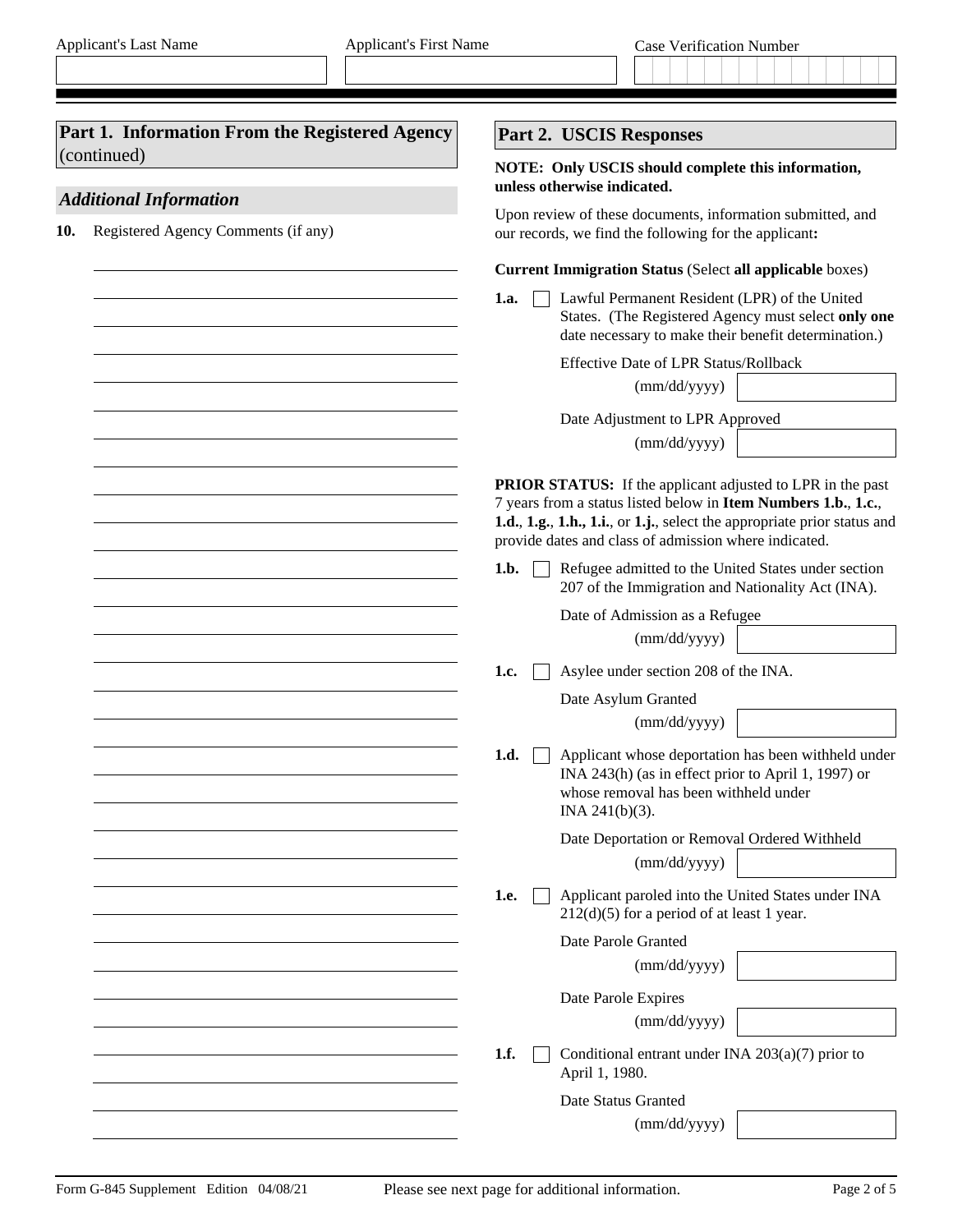|      | <b>Part 2. USCIS Responses (continued)</b>                                                                                                |             | <b>Special Benefit Provision for Certain Victims of</b>                                                                                                       |
|------|-------------------------------------------------------------------------------------------------------------------------------------------|-------------|---------------------------------------------------------------------------------------------------------------------------------------------------------------|
| 1.g. | American Indian born in Canada to whom the                                                                                                |             | Abuse or Status as a Widow(er)                                                                                                                                |
|      | provisions of INA 289 apply.                                                                                                              | 3.a.        | Applicant obtained lawful (or conditional) permanent<br>resident status as the spouse, child, or widow(er) of a                                               |
|      | Date Status Recognized<br>(mm/dd/yyyy)                                                                                                    |             | U.S. citizen.                                                                                                                                                 |
| 1.h. | Cuban/Haitian entrant as defined in section 501(e) of                                                                                     |             | Date Status Granted                                                                                                                                           |
|      | the Refugee Education Assistance Act of 1980.                                                                                             |             | (mm/dd/yyyy)                                                                                                                                                  |
| 1.i. | Amerasian immigrant under section 584 of the<br>Foreign Operations, Export Financing, and Related<br>Programs Appropriations Act of 1988. | 3.b.        | Applicant obtained lawful (or conditional) permanent<br>resident status as the spouse, child, or unmarried son<br>or daughter of a lawful permanent resident. |
|      | Date of Entry                                                                                                                             |             | Date Status Granted                                                                                                                                           |
|      | (mm/dd/yyyy)                                                                                                                              |             | (mm/dd/yyyy)                                                                                                                                                  |
| 1,j. | Applicant classified as an Iraqi/Afghan special<br>immigrant admitted under INA 101(a)(27).                                               | 3.c.        | Applicant did not obtain status described in Item<br>Number 3.a. or 3.b.                                                                                      |
|      | Date of Entry                                                                                                                             |             | <b>Affidavit of Support</b>                                                                                                                                   |
|      | (mm/dd/yyyy)                                                                                                                              | <b>4.a.</b> | Applicant was not sponsored on Form I-864.                                                                                                                    |
|      | Date Status Granted                                                                                                                       |             | <b>Receipt Date</b>                                                                                                                                           |
|      | (mm/dd/yyyy)                                                                                                                              |             | (mm/dd/yyyy)                                                                                                                                                  |
|      | Class of Admission (COA)                                                                                                                  | 4.b.        | Applicant was sponsored on Form I-864, Affidavit of<br>Support, under INA 213A.                                                                               |
| 1.k. | Other (Indicate Status)                                                                                                                   |             | <b>Receipt Date</b>                                                                                                                                           |
|      |                                                                                                                                           |             | (mm/dd/yyyy)                                                                                                                                                  |
|      | Date Status Granted                                                                                                                       | 4.c.        | <b>Sponsor's Information</b><br>(USPS ZIP Code Lookup)                                                                                                        |
|      | (mm/dd/yyyy)                                                                                                                              |             | <b>Last Name</b>                                                                                                                                              |
|      | Class of Admission (COA) (if applicable)                                                                                                  |             | <b>First Name</b>                                                                                                                                             |
|      |                                                                                                                                           |             | Middle Name                                                                                                                                                   |
|      | <b>Citizenship Status</b>                                                                                                                 |             | Social Security Number                                                                                                                                        |
| 2.a. | U.S. Citizen                                                                                                                              |             | <b>Street Number</b>                                                                                                                                          |
| 2.b. | Not a U.S. Citizen                                                                                                                        |             | and Name                                                                                                                                                      |
| 2.c. | For SSA only: Status Dates for RSDI Claims<br>(Registered Agency representative provides dates)                                           |             | Ste.<br>Flr.<br>Apt.                                                                                                                                          |
|      | (mm/dd/yyyy)<br>From                                                                                                                      |             | City or Town                                                                                                                                                  |
|      | To<br>(mm/dd/yyyy)                                                                                                                        |             | ZIP Code<br><b>State</b><br>▼                                                                                                                                 |
|      | Response                                                                                                                                  |             | Province                                                                                                                                                      |
|      |                                                                                                                                           |             | Postal Code                                                                                                                                                   |
|      |                                                                                                                                           |             | Country                                                                                                                                                       |
|      |                                                                                                                                           |             |                                                                                                                                                               |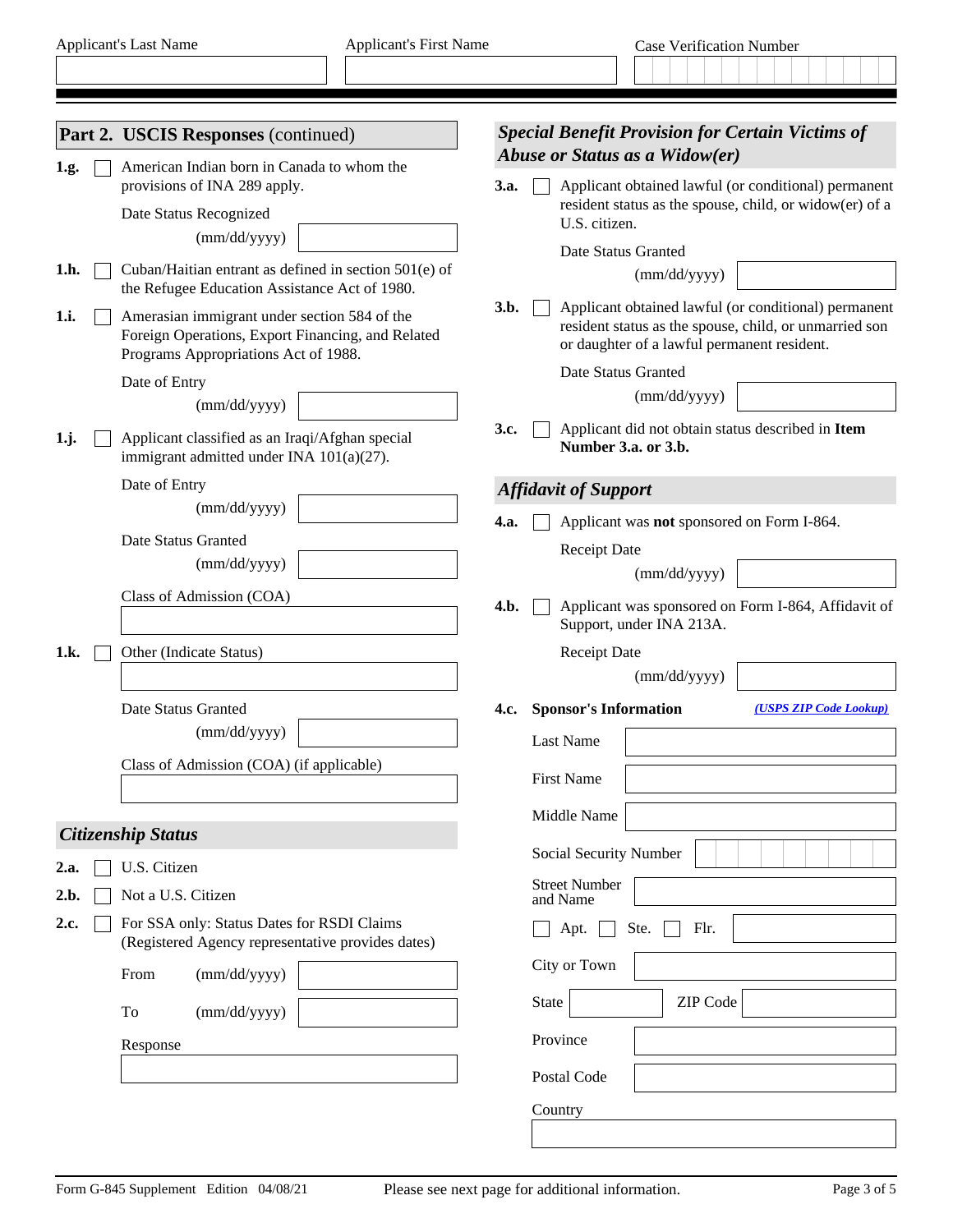|                                                       | <b>Part 2. USCIS Responses (continued)</b>                                                                                | 2.b. |                                                                                                                                                                                                                                                      |                                           | Applicant paroled into the United States as a Cuban/                                              |  |
|-------------------------------------------------------|---------------------------------------------------------------------------------------------------------------------------|------|------------------------------------------------------------------------------------------------------------------------------------------------------------------------------------------------------------------------------------------------------|-------------------------------------------|---------------------------------------------------------------------------------------------------|--|
| 4.d.                                                  | <b>Joint Sponsor's Information</b><br><b>Last Name</b>                                                                    |      | Haitian entrant (status pending) as defined in section<br>501(e) of the Refugee Education Assistance Act of<br>1980, on or after April 21, 1980 (Category 1A), or a<br>Cuban/Haitian entrant paroled on or after October 10,<br>1980. (Category 1B). |                                           |                                                                                                   |  |
|                                                       | <b>First Name</b><br>Middle Name                                                                                          |      | provides dates)                                                                                                                                                                                                                                      |                                           | Status Dates (Registered Agency representative                                                    |  |
|                                                       | Social Security Number                                                                                                    |      | From                                                                                                                                                                                                                                                 | (mm/dd/yyyy)                              |                                                                                                   |  |
|                                                       | <b>Street Number</b><br>and Name                                                                                          |      | To                                                                                                                                                                                                                                                   | (mm/dd/yyyy)                              |                                                                                                   |  |
|                                                       | Ste.<br>Flr.<br>Apt.                                                                                                      | 2.c. | Response                                                                                                                                                                                                                                             |                                           |                                                                                                   |  |
|                                                       | City or Town<br>ZIP Code<br><b>State</b><br>$\blacktriangledown$                                                          |      | (Category 2A)                                                                                                                                                                                                                                        | acquired any other status under the INA.  | Applicant paroled into the United States who has not                                              |  |
|                                                       | Province                                                                                                                  |      | provides dates)                                                                                                                                                                                                                                      |                                           | Status Dates (Registered Agency representative                                                    |  |
|                                                       | Postal Code                                                                                                               |      | From                                                                                                                                                                                                                                                 | (mm/dd/yyyy)                              |                                                                                                   |  |
|                                                       | Country                                                                                                                   |      | To                                                                                                                                                                                                                                                   | (mm/dd/yyyy)                              |                                                                                                   |  |
| 4.e.                                                  | Information on additional joint sponsors attached.                                                                        |      | Response                                                                                                                                                                                                                                             |                                           |                                                                                                   |  |
|                                                       | <b>Part 3. USCIS Additional Responses</b>                                                                                 | 2.d. |                                                                                                                                                                                                                                                      |                                           | Applicant paroled into the United States in the                                                   |  |
|                                                       | NOTE: Only USCIS should complete this information,<br>unless otherwise indicated. Please do not preselect                 |      |                                                                                                                                                                                                                                                      | authorities for law enforcement purposes. | custody of Federal, state, or local enforcement                                                   |  |
|                                                       | Department of Homeland Security (DHS) responses.<br>Upon review of these documents, information submitted, and            |      | Date of Entry                                                                                                                                                                                                                                        | (mm/dd/yyyy)                              |                                                                                                   |  |
| our records, we find the following for the applicant: |                                                                                                                           |      | <b>2.e.</b> Applicant's asylum application was filed under INA<br>208 and is pending with DHS. (Category 2C)                                                                                                                                         |                                           |                                                                                                   |  |
|                                                       | Immigration status as of 8/22/1996<br><b>1.a.</b> Type or print "N/A," as appropriate                                     |      |                                                                                                                                                                                                                                                      | Date Asylum Application Filed             |                                                                                                   |  |
|                                                       |                                                                                                                           |      |                                                                                                                                                                                                                                                      | (mm/dd/yyyy)                              |                                                                                                   |  |
|                                                       | 1.b. Immigration status at initial entry                                                                                  | 2.f. |                                                                                                                                                                                                                                                      |                                           | Applicant's asylum application was filed under INA<br>208 and is pending with EOIR. (Category 2B) |  |
|                                                       | <b>Immigration Status of Cuban/Haitian Nationals</b>                                                                      |      |                                                                                                                                                                                                                                                      | other agency's equivalent release form.   | NOTE: Registered Agency must attach Form SSA-8510, or                                             |  |
|                                                       | 2.a. Is the applicant a Cuban or Haitian national as indicated<br>by the document provided by the applicant?<br>Yes<br>No |      |                                                                                                                                                                                                                                                      | Date Asylum Application Referred to EOIR  |                                                                                                   |  |
|                                                       |                                                                                                                           |      |                                                                                                                                                                                                                                                      | (mm/dd/yyyy)                              |                                                                                                   |  |
|                                                       | If you answered "NO," do not process form any further.                                                                    |      |                                                                                                                                                                                                                                                      |                                           |                                                                                                   |  |